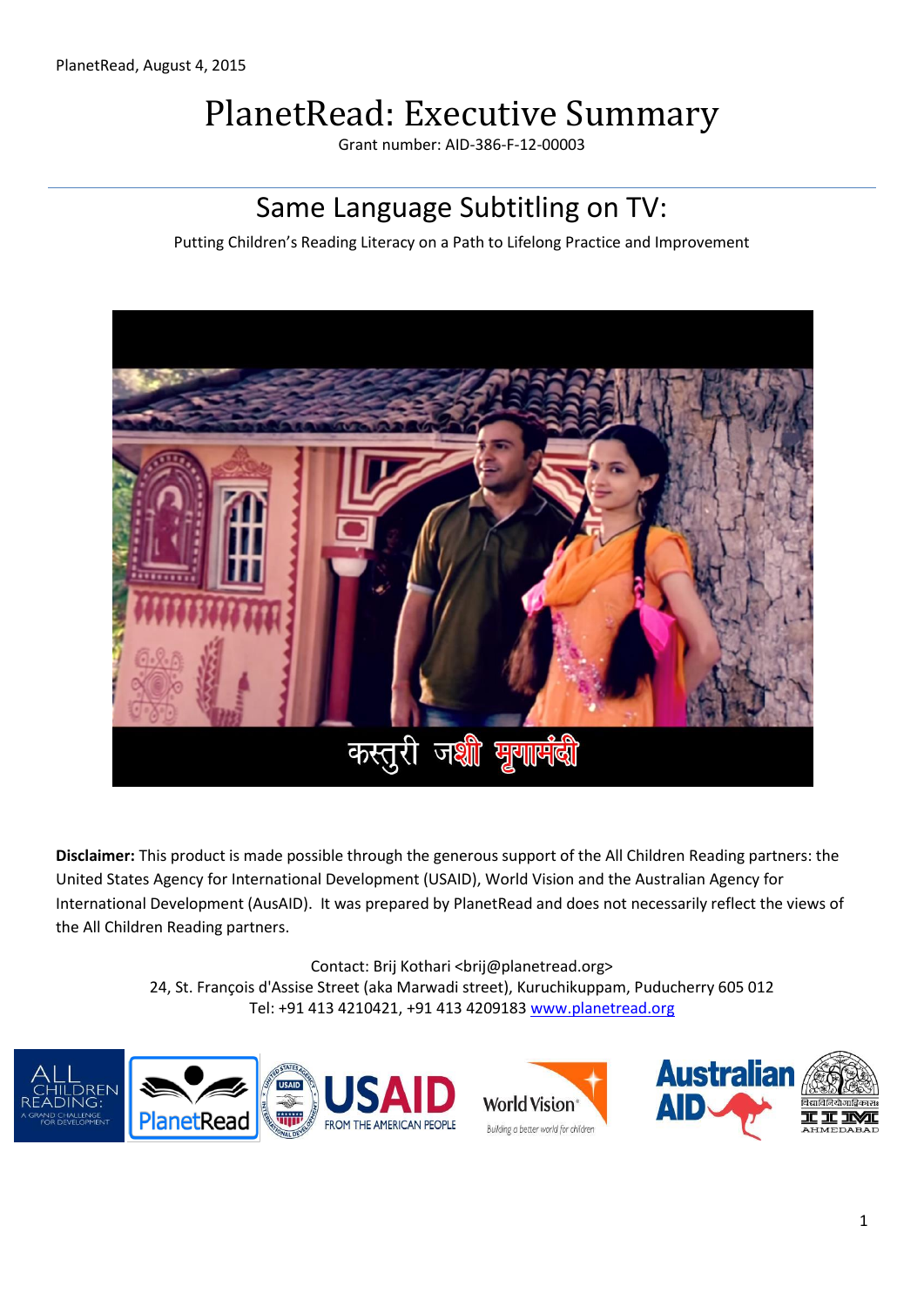# **Same Language Subtitling on TV:**

## **Putting Children's Reading Literacy on a Path to Lifelong Practice and Improvement**

#### **Making it impossible to remain a non-reader**

Thanks to the Right to Education Act (2009), India has achieved near-universal enrolment of children, aged 6-14, in school. That big bold step by Parliament has not, however, been accompanied on the ground with a deliverance of "quality" education. This is acutely encapsulated in the Annual Status of Education Report (ASER, 2014) that only 48.1% rural children in Grade 5 could read a Grade 2 level text.

The scale on which such a destructive level of reading, and by consequence, educational achievement is playing out, boggles the mind. According to Census 2011, there are 205 million children in the 6-14 age group in India's schools. Half of them are on course to becoming non-reading and poorly-educated youth and adults. At least for the last decade since ASER has been putting out its annual reports, not much has changed, and it won't fundamentally through school-system tinkering or small-scale boutique projects that may have a feel good quality, but are practically impossible to scale.

We need a disruptive solution, a solution that can change the reading acquisition dynamic, from a national status quo of low achievement to one in which it becomes impossible to remain a non-reader. An observation first, it is impossible to grow up in India and not develop at least a passing and lifelong interest in Bollywood movies and songs. For the overwhelming majority of 1.31 billion people, Bollywood is a passion without parallel.<sup>1</sup>

#### **Same Language Subtitling (SLS)**

In essence, Same Language Subtitling (SLS) is Bollywood fortified with subtitles, for mass literacy. Conceived in 1996, SLS is simply the idea of subtitling mainstream TV content in the "same" language as the audio. What you hear is what you read. Several previous research studies have found that SLS causes automatic and inescapable reading engagement among viewers. Especially on song-based content, regular SLS exposure is known to contribute to reading skill improvement.

From 2002-13, the Indian Institute of Management, Ahmedabad and non-profit PlanetRead ran several SLS pilots in partnership with Doordarshan, India's national/state TV network. SLS was implemented across India on songbased programming in 8 major languages: Hindi, Bengali, Gujarati, Marathi, Telugu, Tamil, Kannada, and Punjabi. In all those pilots, SLS was not scaled up and only implemented on one weekly episode in any language/state. But even in a low frequency state, SLS had a measurable and positive impact on reading skills when implemented over a sustained period.<sup>23</sup> So what could happen if SLS were to be scaled up on every song, in every language, on all of mainstream TV, as the SLS project has been advocating for, since 2006?

#### **SLS scale up in Maharashtra state**

1

Under an All Children Reading Challenge (ACR) grant from USAID, PlanetRead was able to scale up SLS massively in the state of Maharashtra, population 114 million, and 9.2 million school children in the 6-14 age group with access to TV.

From June 2013 to May 2015, nearly two years, PlanetRead added SLS on all the songs of 10 weekly Marathi movies telecast in prime time, on Zee Talkies, the state's most popular 24 x 7 Marathi movie channel. The song-subtitled movies were further repeat-telecasted in other slots on Zee Talkies and on Zee Marathi, also the state's most

<sup>1</sup> India has nearly 800 million TV viewers already and slated to cross one billion in 2-3 years. The average Indian watches a little over two hours of TV a day. Content is available in a mix of more than 20 languages, on 600 channels. Bollywood produces around 1000 movies a year, each with an average of 5-6 songs. Bollywood songs are a dominant force on TV in India.

<sup>2</sup> Kothari, Brij and Tathagata Bandyopadhyay (2014). Same Language Subtitling of Bollywood film songs on TV: Effects on literacy. Information Technologies & International Development, 10(4), 31–47.

<sup>&</sup>lt;sup>3</sup> Kothari, Brij, Avinash Pandey, and Amita Chudgar (2004). Reading Out of the "Idiot Box": Same-Language Subtitling on Television in India. Information Technologies and International Development, vol. 2(1): 23-44.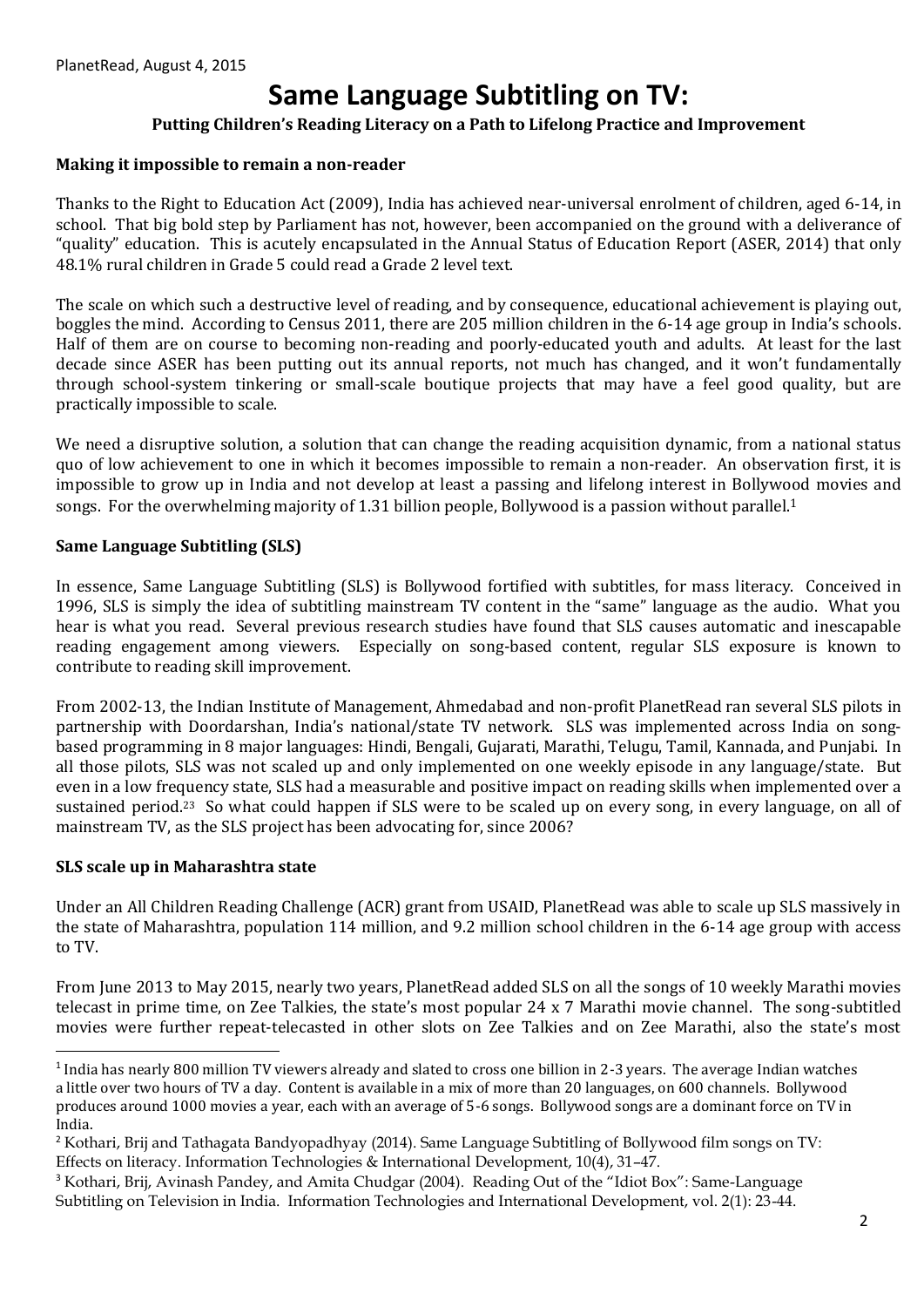### PlanetRead, August 4, 2015

popular Marathi general entertainment channel. Together, this resulted in an unprecedented scale up of SLS in the Maharashtra, far more than even the project had planned for or anticipated. Did the SLS scale up in Maharashtra have any impact on school children's reading skills in the state?

# **Methodology**

The Baseline (June 2013) and endline (May 2015) impact data were commissioned to an independent agency, Pratham's ASER group, arguably India's most reputed agency for a survey of reading skills. All the randomly sampled children were administered a series of reading exercises/tests with increasing level of difficulty, from decoding letters, reading simple and complex words to reading short texts at Grade 1, Grade 2, and Grade 5 levels.

# **Impact of SLS on children's reading**

Generally, Grade 3 is a good point to assess a school system's deliverance of reading skills. The trajectory of further reading skill development and educational progress is to a large extent determined by what has transpired by the end of Grade 3. So we took a snapshot of Grade 3 reading skills in Maharashtra, at the baseline (June 2013) and the endline (May 2015).

In Maharashtra, 30.5% more children in Grade 3 progressed to Grade 1 reading ability. In Gujarat, only 2.1% did (Figure 1).



## **Figure 1: Percent in Grade 3 able to read at Grade 1 level**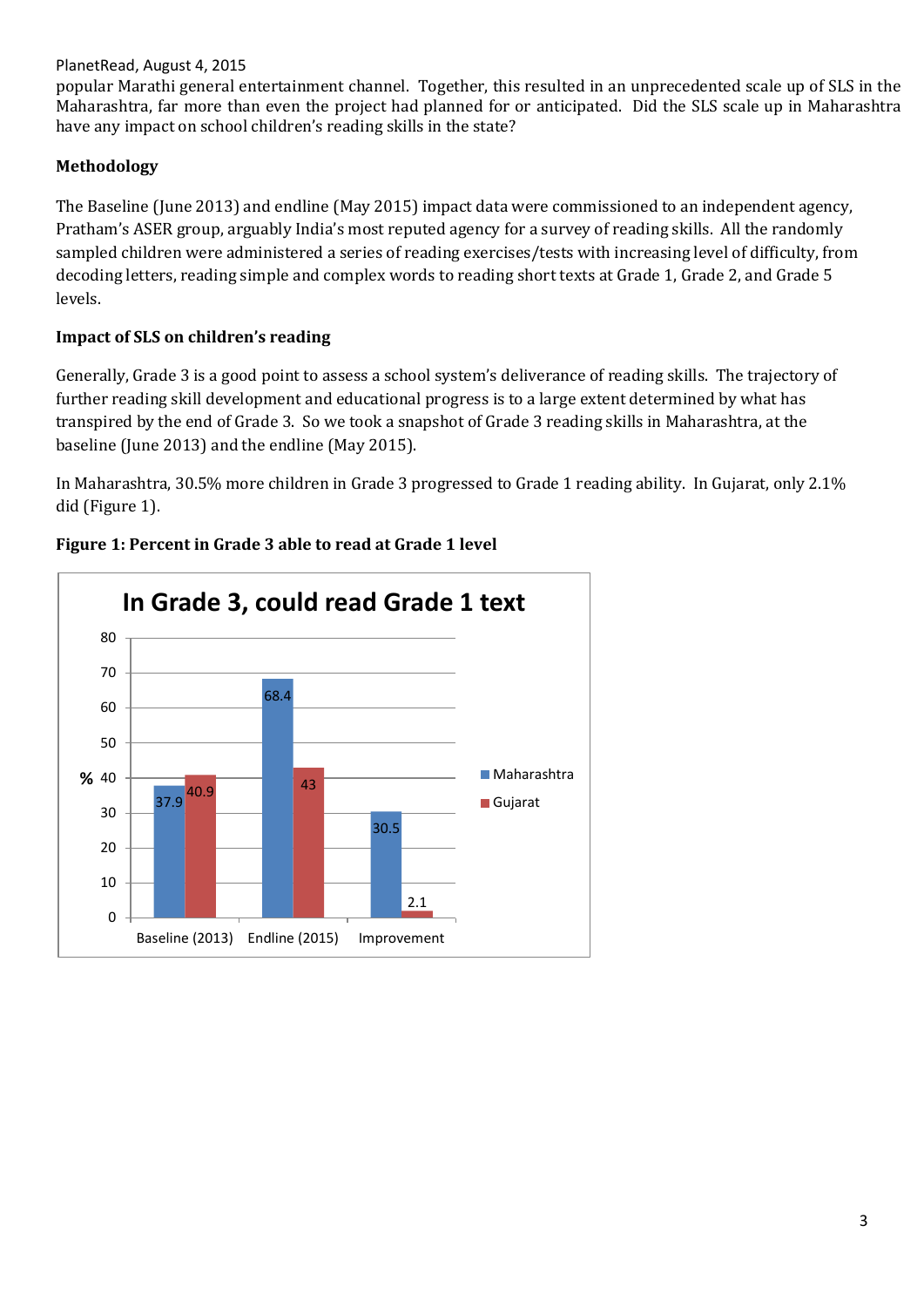The pattern is similar for those in Grade 3 and able to read at a higher, Grade 2 level (Figure 2). From baseline to endline, 19.1% more children are able to do so in Maharashtra as compared to 2.5% more children in Gujarat.



**Figure 2: Percent in Grade 3 able to read at Grade 2 level**

Clearly, something significant happened for children's reading in Maharashtra that Gujarat could not match. But how do we know the impact was due to SLS?

To answer that question, we did a more focused comparison of impacts on those who clearly would have got SLS exposure simply because of access to Zee's Marathi channels at home (SLS-Maharashtra or SLS-Maha) and those who could not have, at least not to the same extent, due to the non-availability of those same channels at home, in Maharashtra (no-SLS-Maha) and in Gujarat (no-SLS-Guj).

#### *Impact on Grade 2 children at risk*

Specifically, we looked at the impact of SLS on children in Grade 2 at the baseline, who could not read a Grade 1 level text, in other words, those already falling behind in early grades and unable to read a simple text. What happened to these at risk children after 2 years, by which time they would have nearly completed Grade 4, in the SLS and no-SLS groups?

At every reading level measured, the SLS group did markedly better than both the no-SLS groups (Figure 3). Within Maharashtra, which is a tighter comparison, 12.1% more at-risk Grade 2 children, at the baseline, advanced to Grade 5 level reading ability by the endline; 11% more children in the SLS-group transitioned to Grade 2 level reading; and 7.2% more children in the SLS-group transitioned to Grade 1 level reading. The impact of SLS is even stronger when the SLS-group in Maharashtra is compared to the no-SLS-group in Gujarat.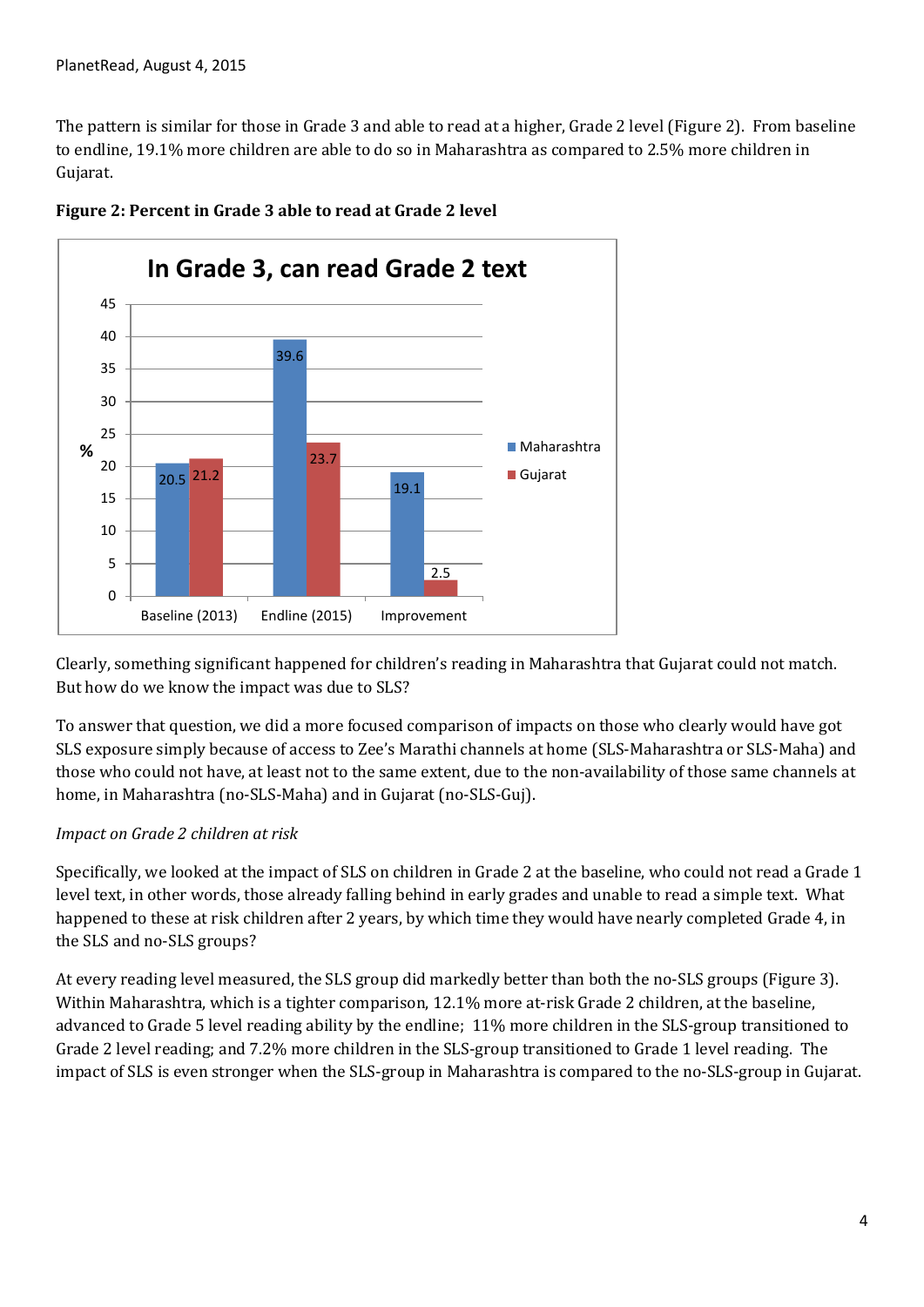

Why did the no-SLS group in Maharashtra do better than the no-SLS group in Gujarat? A possible explanation is that SLS has both direct and indirect impacts. When an intervention contributes positively to raising the reading skills of a significant proportion of children, in our case 38% who had direct access to Zee's Marathi channels, it raises the reading bar for all children. Another factor may be that children in the no-SLS-Maharashtra group could have enjoyed Zee's Marathi programming at other people's houses in the community, which is a common phenomenon in India.

# *When should SLS be introduced?*

The earlier SLS is available at home, in parallel with beginning reading instruction, the more a school child will be able to leverage it to reinforce at home what is learned in school. This is confirmed when we look at the impact of SLS on children in different grades at the baseline. All the children in our sample could not read a Grade 5 level text at the baseline. So it is instructive to ask, for every grade at the baseline, what proportion could read a Grade 5 level text, by the endline.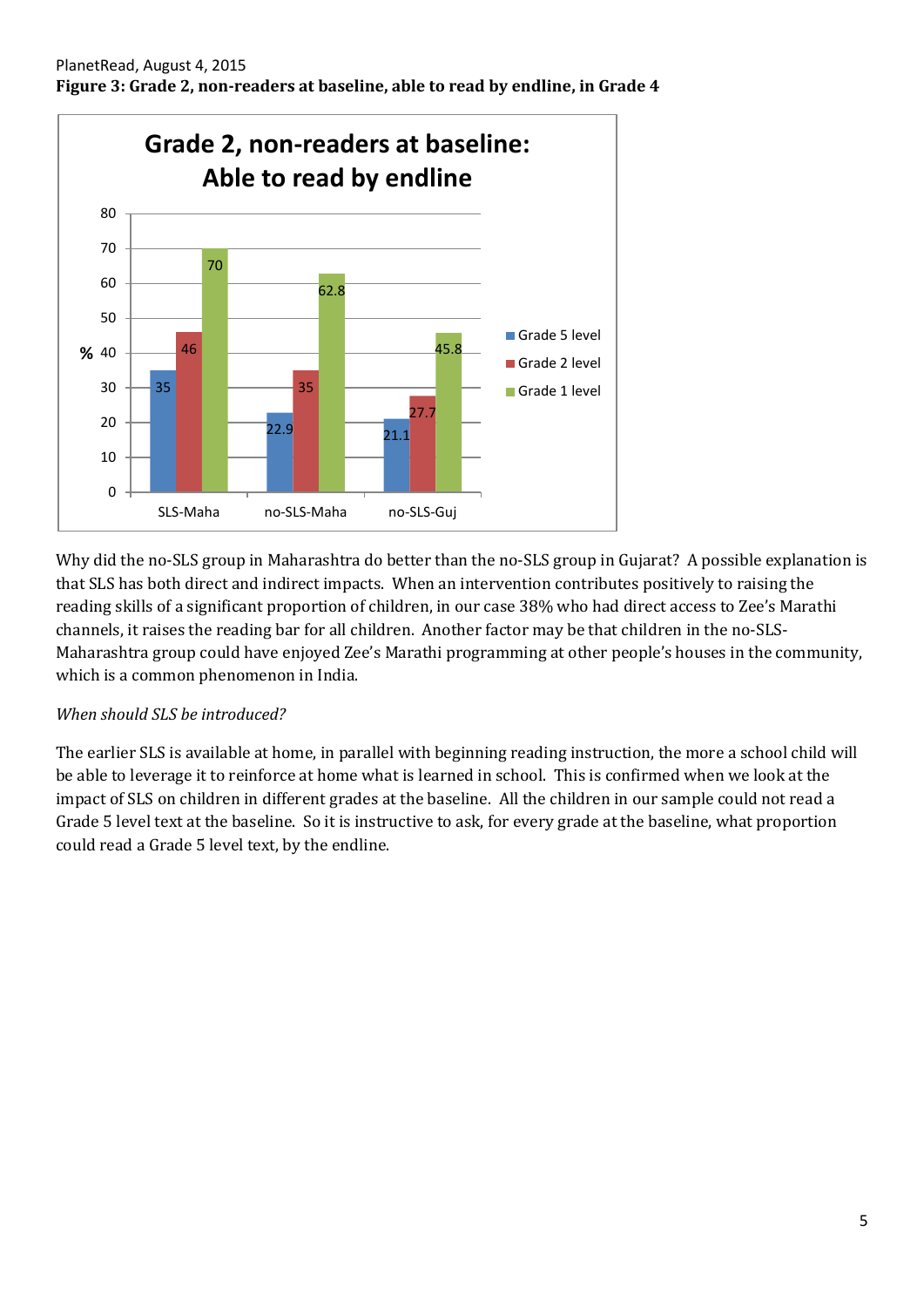

For baseline Grades 1-3, the SLS group clearly outperformed the no-SLS group, however, the difference between the SLS and no-SLS group was largest for Grade 1, slightly smaller for Grade 2 and even smaller for Grade 3 (Figure 4). Earlier grade availability of SLS is better. In Grade 4 (baseline), the impact of SLS was not apparent in our data, although, it resurfaced for those in Grade 5.

# *Girls and boys compared*

An analysis of girls and boys, separately, found that both leveraged SLS well. Figures 5 and 6 present for girls and boys, respectively, the proportion that could read a Grade 5 text at the endline. Except for Grade 4 (baseline), for all other grades, the SLS-group did better than the no-SLS group in Maharashtra. Although boys and girls benefited from SLS, boys showed more substantial gains from SLS, especially for Grades 1-2 at the baseline. Without SLS, boys were generally found to be lagging girls in reading achievement. But with SLS, boys were able to close the gap, and for Grades 1-2, leap-frog over girls' reading achievement. It is not difficult to see why this occurred. Social norms probably make it possible for boys to watch more movies on TV, and the viewing experience itself, less interrupted by household demands.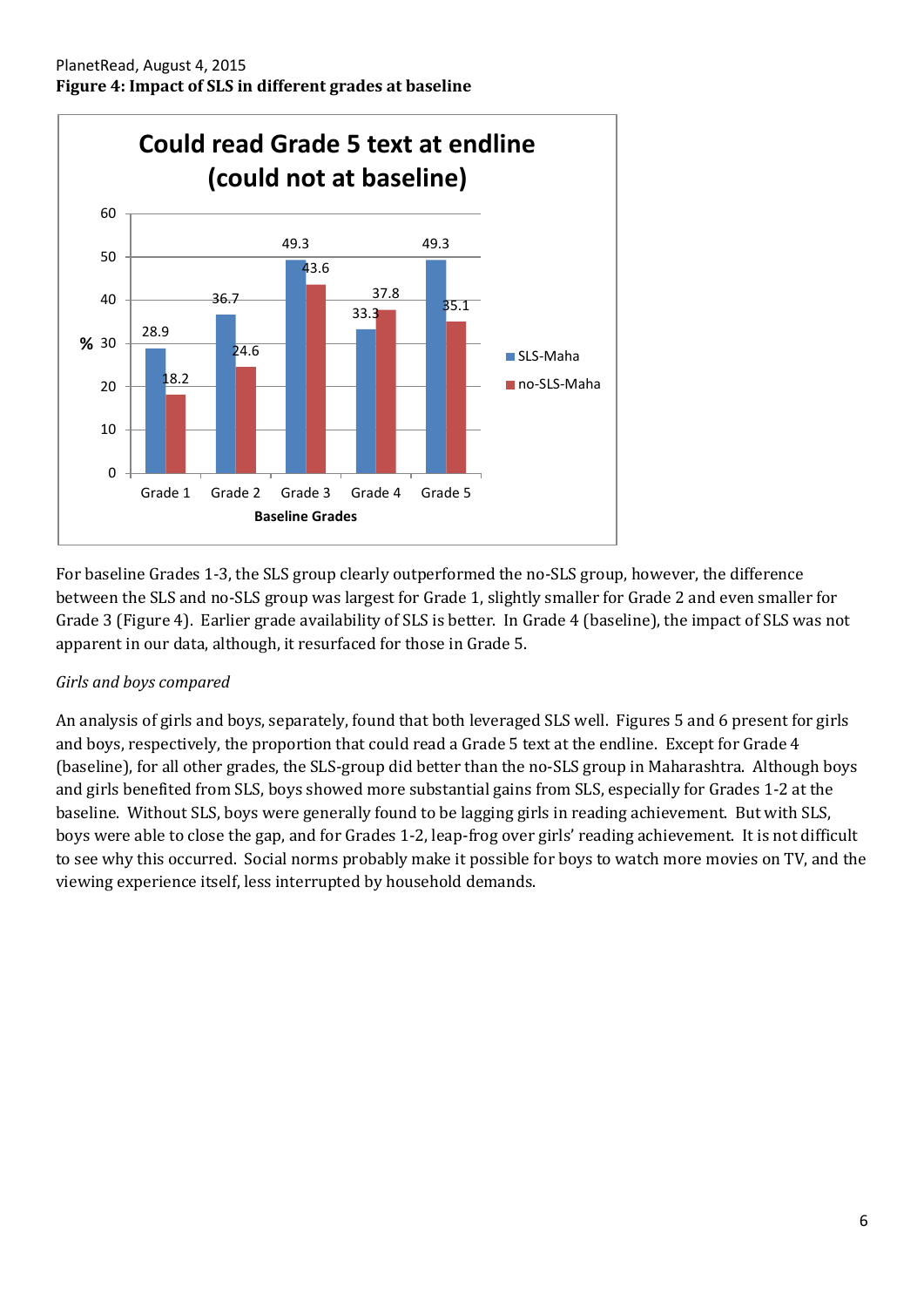

**Figure 6: Impact of SLS on boys in different grades at baseline**